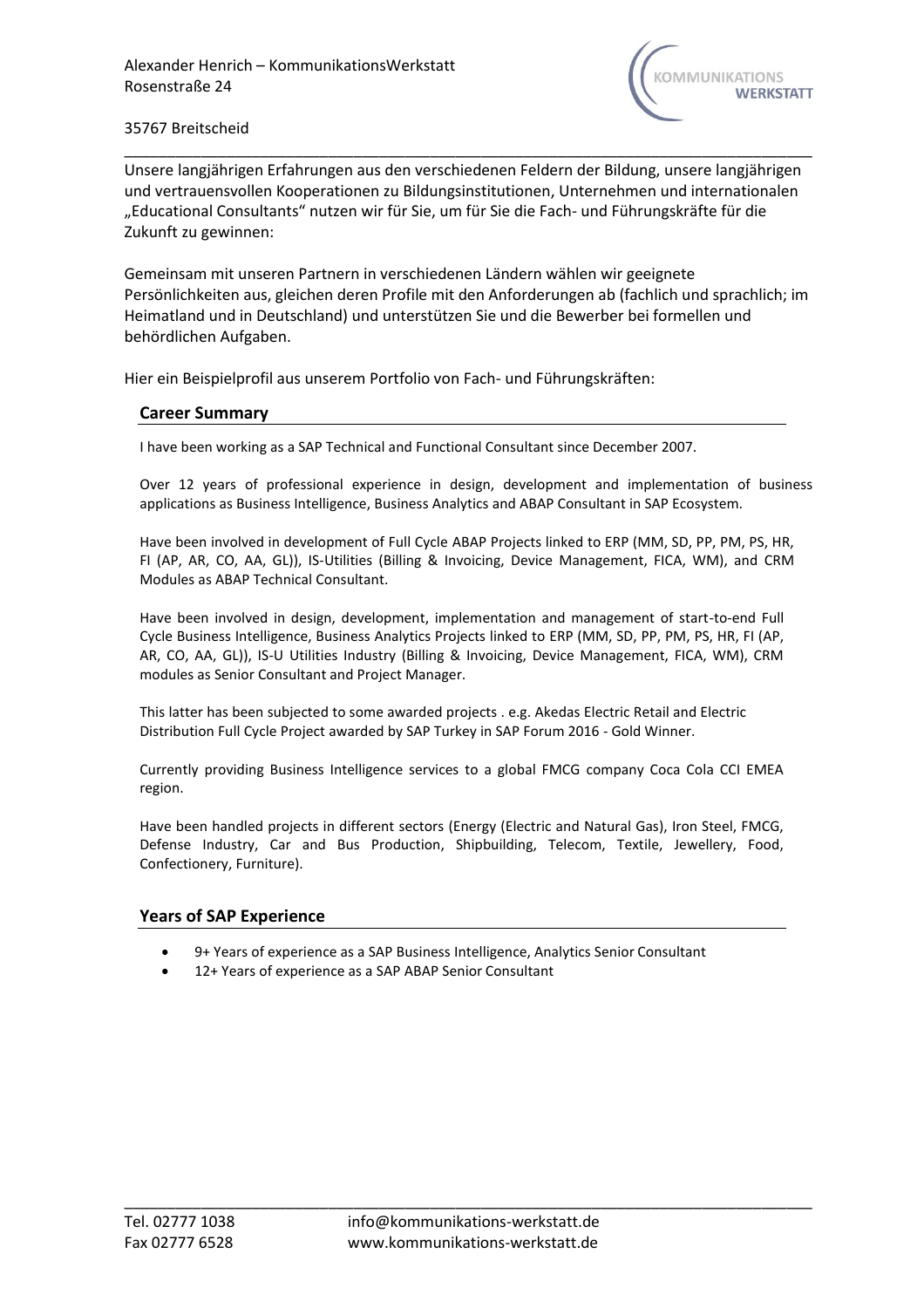

## **Key Achievements and Qualifications Highlights**

- Over 12+ years of SAP experience as a Consultant, Team Leader, Solution Architect
- Experience in all stages of a SAP project lifecycle, from initial feasibility studies, requirements analysis, design, development, implementation, testing, support

\_\_\_\_\_\_\_\_\_\_\_\_\_\_\_\_\_\_\_\_\_\_\_\_\_\_\_\_\_\_\_\_\_\_\_\_\_\_\_\_\_\_\_\_\_\_\_\_\_\_\_\_\_\_\_\_\_\_\_\_\_\_\_\_\_\_\_\_\_\_\_\_\_\_\_\_\_\_\_\_\_

- 4+ Full Cycle BI, Analytics projects
- 2+ Full Cycle ABAP projects
- 2+ BI, Analytics migration projects
- 5+ BI, Analytics optimization, maintenance, housekeeping projects
- 30+ BI, Analytics support projects
- 3+ ABAP support projects
- Assist and manage BI teams
- Trainer on BW on HANA and Native HANA

## **Technical Skills**

- SAP BW on HANA
- SAP Native HANA
- SAP Analytics Cloud ( SAC )
- Tableau
- SAP ABAP (OOP and Classical)
- SAP ERP, IS-U, CRM modules process knowledge

# **SAP Certificates**

| Modern Data Warehousing with SAP BW/4HANA                 | 2020 |
|-----------------------------------------------------------|------|
| <b>Analytics with SAP Cloud Platform</b>                  | 2020 |
| Data Migration to SAP S/4HANA                             | 2019 |
| SAP Leonardo - Enabling the Intelligent Enterprise        | 2019 |
| Enterprise Machine Learning in a Nutshell                 | 2019 |
| SAP Leonardo - An Introduction to Blockchain              | 2019 |
| SAP Leonardo IoT for the Intelligent Enterprise           | 2019 |
| C HANASUP 1 - HANA Certified Support Associate            | 2013 |
| C TBW45 70 - Business Intelligence with SAP NetWeaver 7.0 | 2013 |

## **Career Summary**

| • Metric Analytics Consultancy        | <b>Solution Architect</b>     | May.2017 $-$ Ongoing |
|---------------------------------------|-------------------------------|----------------------|
| • Alfa SAP Solutions Consultancy      | Analytics Team Lead           | Apr.2015 - May.2017  |
| • BTC SAP Solutions Consultancy       | Senior BI Consultant          | Mar.2013 - Apr.2015  |
| • Detaysoft SAP Solutions Consultancy | <b>BI and ABAP Consultant</b> | Feb.2010 - Mar.2013  |
| • Alfa SAP Solutions Consultancy      | <b>ABAP Consultant</b>        | Dec.2007 - Jan.2010  |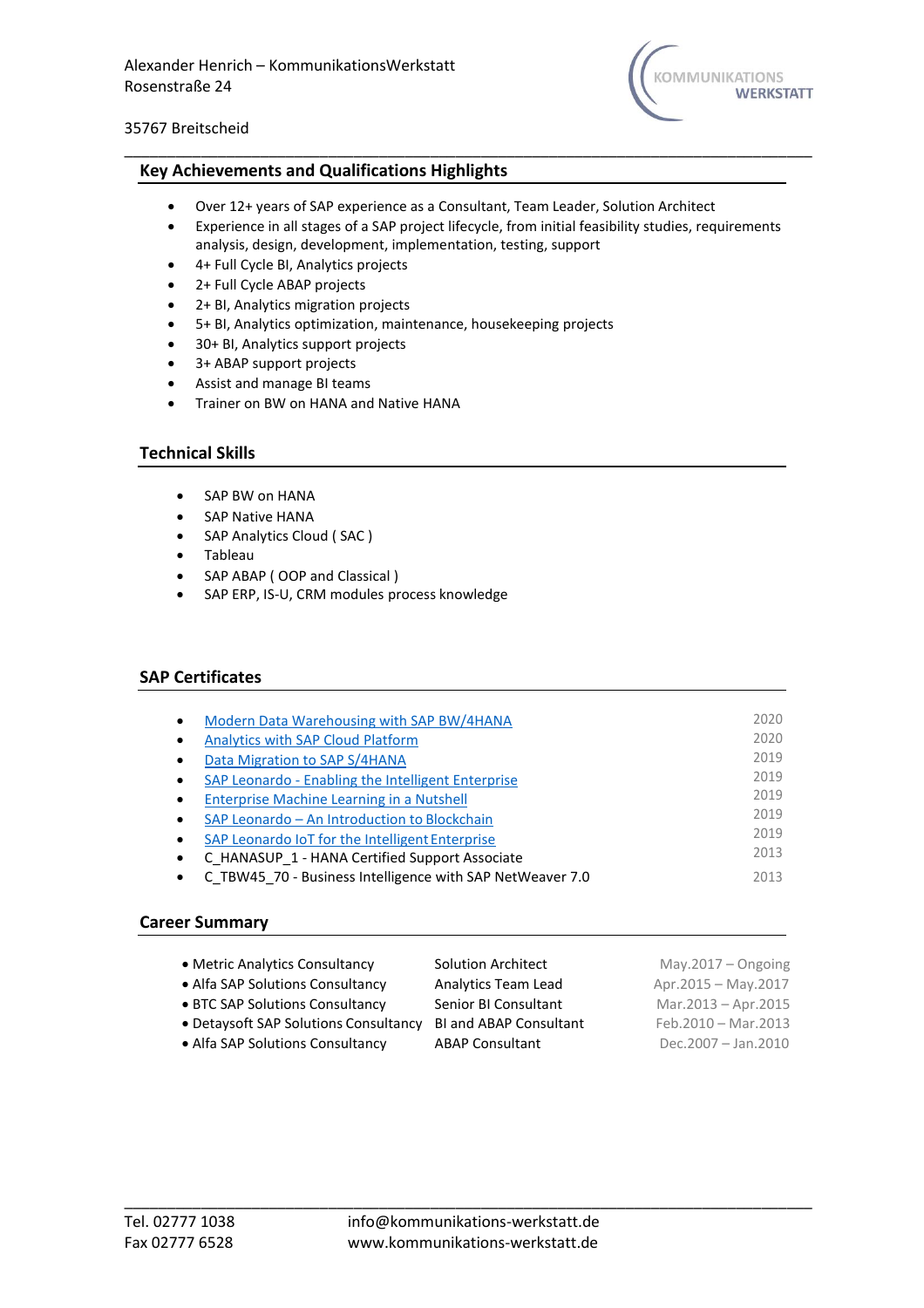

## **Career Details**

#### metric **Solution Architect (Analytics, Abap)** May 2017 – Ongoing (Turkey)

*Metric* is a leading Analytics provider of Analytics products and services, and the leading independent support provider for SAP products with 100+ Analytics Consultants. Metric is the first business partner of SAP Turkey to have reached the Gold Partner level in the field of Business Objects. For more than 11 years, Metric has been performing all its SAP Business Objects applications-related activities with a service understanding based on unconditional customer satisfaction.

\_\_\_\_\_\_\_\_\_\_\_\_\_\_\_\_\_\_\_\_\_\_\_\_\_\_\_\_\_\_\_\_\_\_\_\_\_\_\_\_\_\_\_\_\_\_\_\_\_\_\_\_\_\_\_\_\_\_\_\_\_\_\_\_\_\_\_\_\_\_\_\_\_\_\_\_\_\_\_\_\_

Cihan is responsible in the following activities,

- Analyzing customers' business processes, requirements and suggesting solutions.
- Preparation of BI conceptual documents and technical SPECs.
- Modelling of proposed solutions based on SAP' best practices.
- Following Agile project management methodology as Solution Architect
- Driving projects' workshops and the diffusion of projects results
- End user training

Cihan provides consultancy services to,

- [Coca Cola International \(CCI\),](https://www.cci.com.tr/en) İstanbul, BI Support, Dec 2017-Ongoing
- Havelsan Homeland [and Cyber Security Solutions,](http://www.havelsan.com.tr/en/) Ankara, BI Support and Project Management, Feb 2018- Ongoing
- [Defacto Clothing Retailing,](https://www.defacto.com.tr/en-us/) İstanbul, BI Support, Jan 2018-Ongoing
- [Tadım](https://www.tadim.com/en/), İstanbul, ABAP support for BPC, May 2017-Ongoing
- [Aromsa Flavouring Preparations,](http://www.aromsa.com/en) İstanbul, BI Support, May 2017-Ongoing
- [Eczacıbaşı Esan Mining](https://www.esan.com.tr/en), İstanbul, ABAP support for BPC, May 2017-Ongoing
- [Eti Biscuits,](https://www.etiinternational.com/) Eskişehir, BI Support and Project Management, May 2017-Ongoing
- [Nortel Netas Telecom,](http://www.netas.com.tr/en/home-page/) İstanbul, BI Support and Project Management, May 2017-Ongoing
- [Torku Food Industries,](http://torku.com.tr/en) Konya, BW on HANA Migration Project and BI Support, May 2017- Ongoing

 $ALFA$ 

**SAP Business Analytics Team Lead** April 2015 – May 2017 (Turkey)

*Alfa* provides SAP consultancy services to IS-U Utilities Energy, ERP sectors more than 20 years. Alfa carry out many successful IS-U Utilities, ERP and BI projects as a single contractor.

Cihan was responsible in the following activities,

- Analyzing customers' business processes, requirements and suggesting solutions.
- Preparation of BI conceptual documents and technical SPECs.
- Modelling of proposed solutions based on SAP' best practices.
- Following Agile project management methodology as a Team Lead
- Assisted Analytics Team members.
- Driving projects' workshops and the diffusion of projects results
- End user training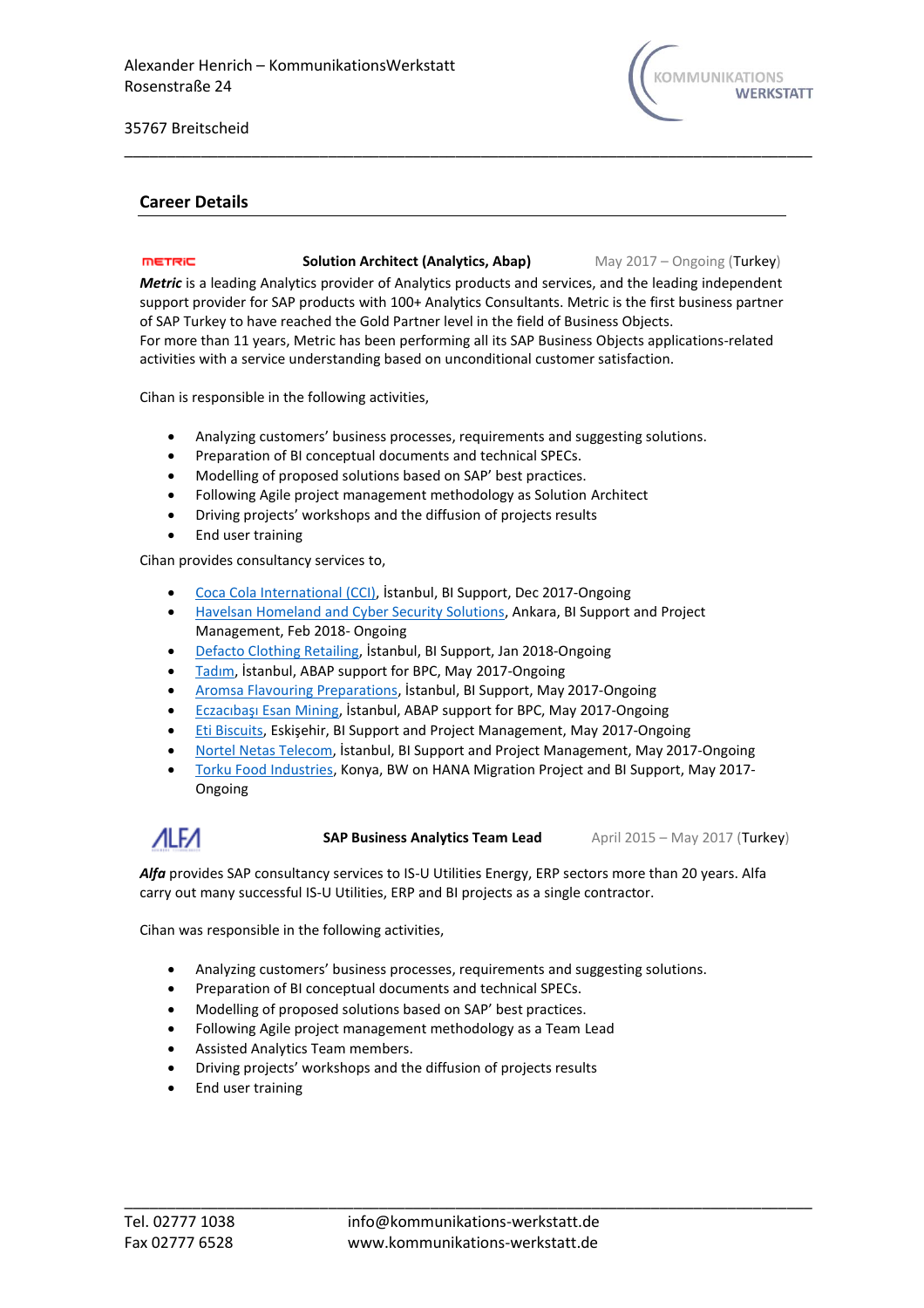

Cihan provided consultancy services to,

• [Akedaş Electric Distribution and Electric Retail](https://www.akedas.com.tr/), Maraş, Business Intelligence Reporting Full Cycle Project,April 2015-April 2017 - **\*** *Akedaş Project awarded by SAP Turkey as Full Cycle Project of the year 2016 – Gold Winner*

\_\_\_\_\_\_\_\_\_\_\_\_\_\_\_\_\_\_\_\_\_\_\_\_\_\_\_\_\_\_\_\_\_\_\_\_\_\_\_\_\_\_\_\_\_\_\_\_\_\_\_\_\_\_\_\_\_\_\_\_\_\_\_\_\_\_\_\_\_\_\_\_\_\_\_\_\_\_\_\_\_

- [ADMGDZ Electric Distribution, D](https://www.gdzelektrik.com.tr/en/)enizli, Business Intelligence Reporting Full Cycle Project, Sep 2016-April 2017
- [Hayat Holding,](https://www.hayat.com.tr/) İstanbul, BI Housekeeping Project and BI Support, Sep 2016-April 2017
- [Fakir Hausgerate,](http://fakir.com.tr/) İstanbul, BI Support, May 2015-April2017

**Senior SAP BI Consultant** Mar 2013 – Apr 2015 (Turkey) **BTC** is one of the biggest SAP consultancy firm (Gold Partner of SAP) in Turkey.

BTC has a fully comprehensive sector-oriented IT consulting range; it is a market leader and has a high level of competence in the following sectors: Energy, Industry, Telecommunication, Public Sector and Private Services.

Cihan was responsible in the following activities,

- Preparation of BI conceptual documents and technical SPECs.
- Modelling of proposed solutions based on SAP' best practices.
- Diffusing projects' advancement status.
- End user training.

Cihan provided consultancy services to,

- STFA Holding Enerya Natural Gas [Distribution,](https://www.enerya.com.tr/en/corporate/about-enerya) İstanbul , BW Full Cycle Project, June 2013-April 2015
- [Şölen Chocolate](https://www.solen.com.tr/en-US), İstanbul, BW on HANA Migration Project, April 2014-April 2015
- [Zorlu Natural Gas Distribution,](https://www.zorluenerji.com.tr/en) İstanbul, BI Reclamation and BI Support, June 2013-April 2015
- [Efesan Iron and Steel, K](https://www.efesan.com.tr/en/homepage/)ocaeli, BI Housekeeping and BI Support, Jan 2014-April 2015
- [Marsa Food Industry,](https://www.marsa.com.tr/) İstanbul, BI Support, April 2014-April 2015
- [Flokser Textile,](https://www.flokser.com.tr/en/) İstanbul, BI Support, Jan 2014-April 2015
- [TEI Tusaş Engine Industries](https://www.tei.com.tr/), Ankara, BI Support, April 2013-April 2015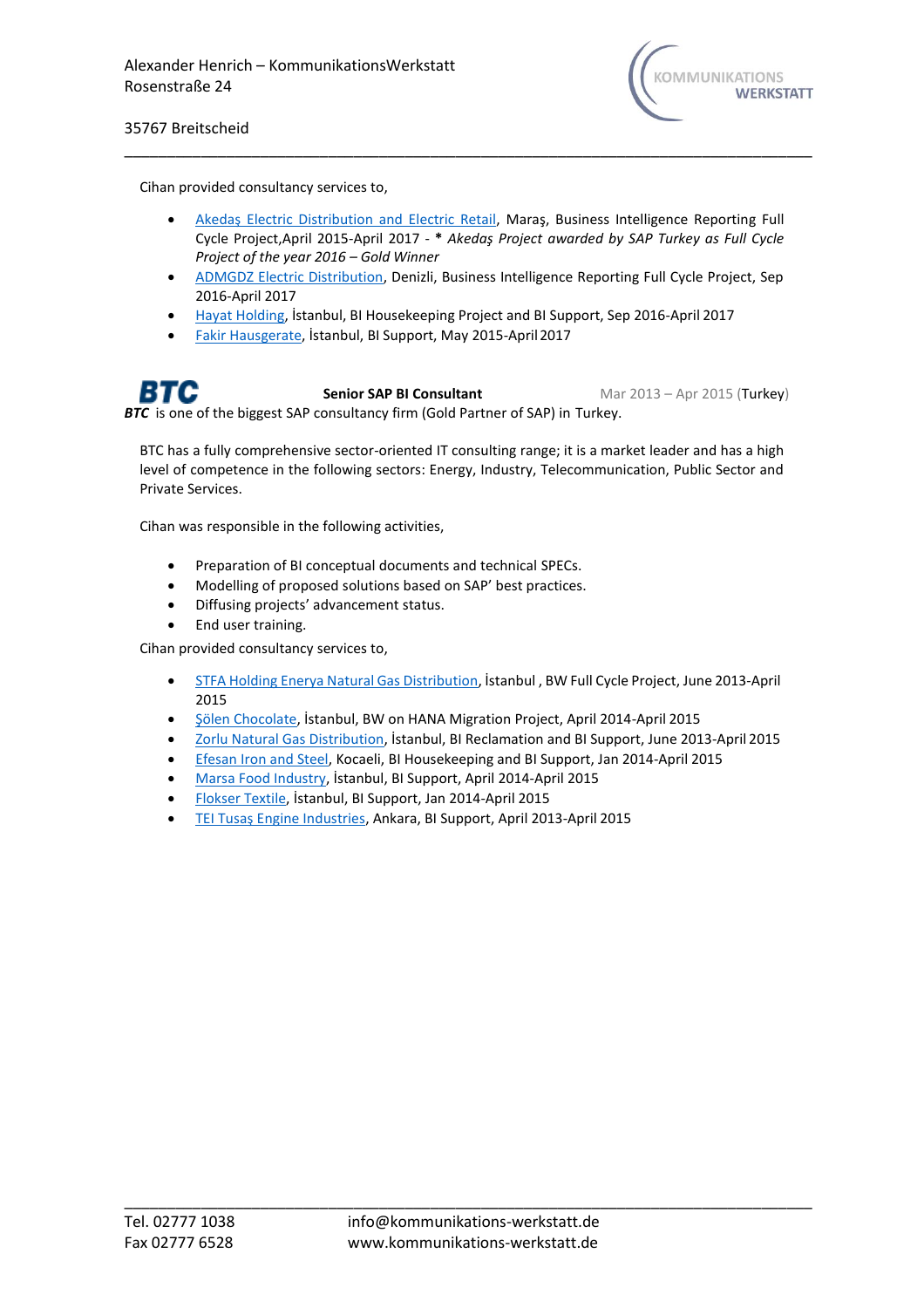

## detaysoft

**SAP BI and Abap Consultant** Feb 2010 – Mar 2013 (Turkey)

Detaysoft SAP Consultancy is a one of the biggest SAP consultancy firm in Turkey. The largest SAP solution partner in Turkey with a 100% Turkish capital, Detaysoft elevates its clients business processes to international standards with continuous innovation and offers solutions with

digitalization to companies in transformation process since 1999. SAP's top level Platinum/Global business partner, Detaysoft offers competitive advantage to its clients through innovative SAP technologies.

\_\_\_\_\_\_\_\_\_\_\_\_\_\_\_\_\_\_\_\_\_\_\_\_\_\_\_\_\_\_\_\_\_\_\_\_\_\_\_\_\_\_\_\_\_\_\_\_\_\_\_\_\_\_\_\_\_\_\_\_\_\_\_\_\_\_\_\_\_\_\_\_\_\_\_\_\_\_\_\_\_

Cihan worked as SAP ABAP and Business Intelligence

Consultant. Cihan was responsible in the following activities,

- Development of ERP, IS-U Utilities Industry, CRM modules BI reports and support requests.
- Development of ERP, IS-U Utilities Industry, CRM modules ABAP reports, dialog programming, ABAP repairs, enhancements.

Cihan provided consultancy services to,

- [Turk Telekom,](https://www.turktelekom.com.tr/en/Pages/default.aspx) İstanbul , BI Support, Sep 2012-Mar 2013
- [Borusan Manheim Car Auction,](https://www.manheimturkiye.com/) İstanbul, BI Support, Nov 2011-Aug 2012
- [Eleks Kitchen and Bathroom Accessories, M](https://eleks.com.tr/en/)anisa, BI Support, Sep 2012-Feb 2013
- [Valf Armatures, M](http://www.eca.com.tr/)anisa, BI Support, Sep 2012-Feb 2013
- [Valfsel Armatures, M](http://www.valfsel.com.tr/en/)anisa, BI Support, Sep 2012-Feb2013
- [Arcelor Mittal,](https://corporate.arcelormittal.com/) İstanbul, BI Support, Aug 2012-March 2013
- [Eti Biscuits,](https://www.etiinternational.com/) Eskişehir, BI Support, Sep 2012-March 2013
- [Hattat Holding,](http://www.hattat.com.tr/?lang=en) İstanbul, ABAP support for BPC, Aug 2011-Feb 2012
- [Mado Ice Creams and Confectionery,](https://mado.com.tr/) Maraş, BI Support, May 2012-Sep 2012
- [İçdaş Steel Energy and Shipbuilding](https://www.icdas.com.tr/home/en-US/Default.aspx), İstanbul, ABAP support for BPC, May 2012-July 2012
- [Simit Sarayı Food](https://www.simitsarayi.com/en), İstanbul, BI Support, June 2011-Aug 2012
- [Tofaş Fiat Cars](https://www.tofas.com.tr/en/Pages/default.aspx), İstanbul, BI Support, June 2011-May 2012
- [Zen Diamond and Jewelry, Is](https://www.zenpirlanta.com/)tanbul, BI Full Cycle Project, Oct 2011-July 2012
- [SHV Energy,](http://www.shvenergy.com/country/turkey/) İstanbul, ABAP support for SAP ERP, Feb 2010, May 2011

**MLFA** 

**SAP ABAP Consultant** Dec 2007 – Jan 2010 (Turkey)

*Alfa* provides SAP consultancy services to IS-U Utilities Energy, ERP sectors more than 20 years. Alfa carry out many successful IS-U Utilities, ERP and BI projects as a single contractor.

Cihan worked as a member of ABAP Teams in Full Cycle SAP ERP

Projects. Cihan was responsible in the following activities,

• Development of ERP and CRM modules ABAP ALV reports, dialog programming, ABAP repairs, enhancements, smart forms, SAP Script.

Cihan provided consultancy services to,

- [Temsa Global Bus Factory, A](https://www.temsa.com/tr/tr)dana, Full Cycle SAP ERP Project -Mar 2008-Jan 2010
- [Kardemir Iron Steel Factory, K](https://www.kardemir.com/)arabük, Full Cycle SAP ERP Project, Dec 2007-Jan 2010